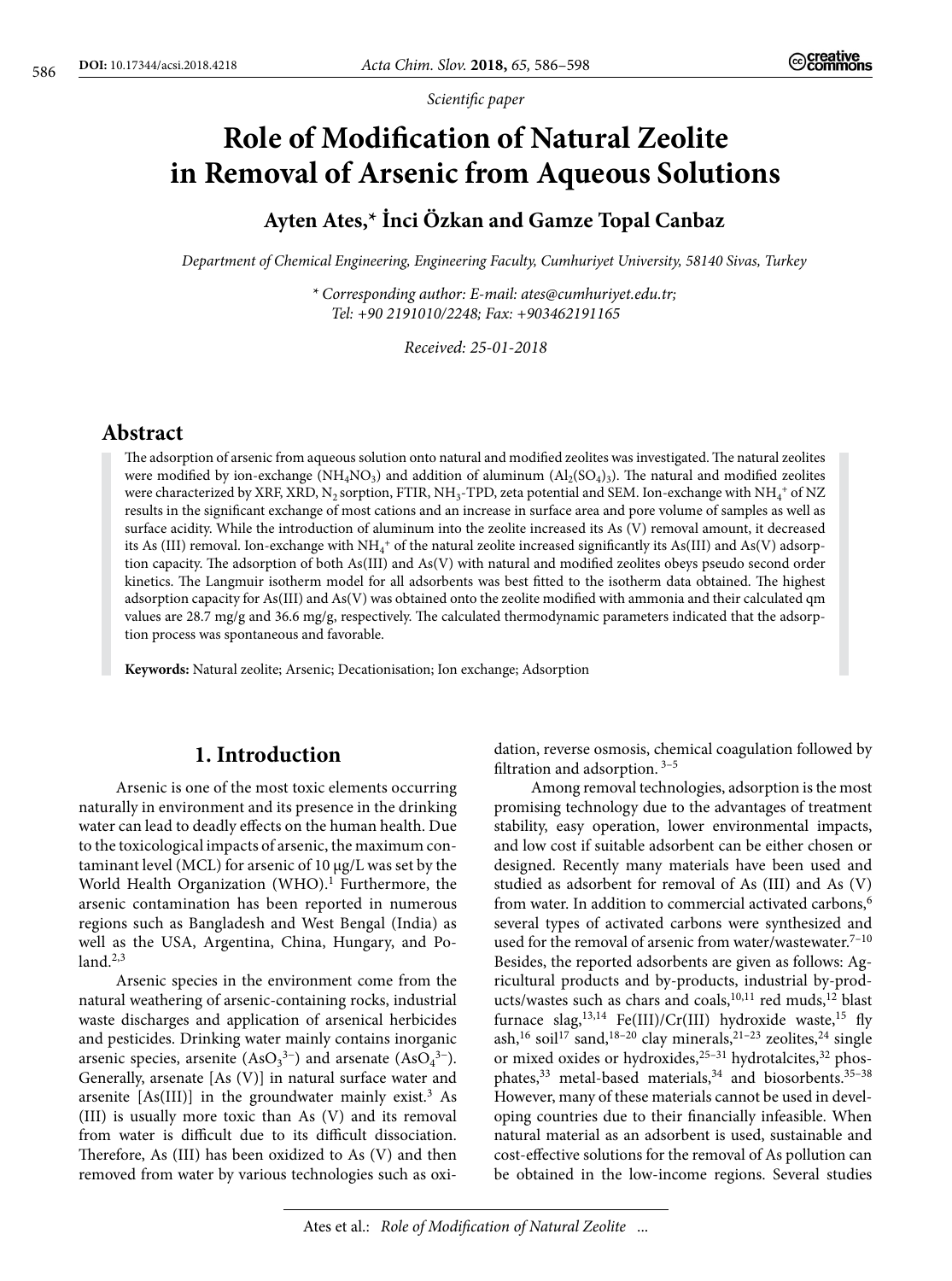have explored a variety of adsorbents for As removal, and it is reported that naturally formed materials provide the benefits due to their abundance and local availability. Among them, natural zeolites have been widely used as an effective adsorbents in treatment of water due to their mechanical and thermal properties. 39,40

Elizalde-González *et al.*41 reported that adsorption capacity of  $\rm H_2AsO_4^-$  with natural Mexican zeolites, ZMA (Sonora), ZME (Oaxaca), ZMS (San Luis Potosí) and ZMT (Puebla) is more than  $H_3AsO_3$  and their iron modified forms insignificantly improve the level of removal efficiency. Arsenic sorption results from aqueous solutions onto clinoptilolite-rich tuffs modified with lanthanum, hexadecyltrimethylammonium or iron of MacEdo-Miranda and Olguín<sup>42</sup> showed that arsenic removal depends on the origin of the zeolitic material, the nature of the arsenic chemical species, the pH and characteristics of the modified natural zeolites. As(V) adsorption from aqueous solutions onto clinoptilolite–heulandite-rich tuffs modified with iron, manganese, or a mixture of both iron and manganese was studied by Jiménez-Cedillo *et al..*40 They reported that adsorption of As(V) on the modified clinoptilolite-rich tuffs depends on the metallic species introduced into zeolites, the chemical nature of the metal introduced, and the interaction between the different metallic chemical species on the zeolite surface. Consequently, the studies on natural and modified zeolites showed that the type and charge of the zeolite framework mostly affect their adsorption mechanisms and capacities. Furthermore, the other important parameter effecting adsorption mechanisms and capacities can be sorted such as the amount of aluminium present in the zeolite, the size and shape of the pores, the phase composition of the zeolitic material, the nature and concentration of the extra-framework cationic species and the pH of the solution along with the size and distribution of zeolite particles, the temperature of adsorption, *etc..*<sup>43</sup>

After ammonia treatment of the zeolites, Na<sup>+</sup> and  $Ca^{2+}$  with  $NH_4^+$  are mostly exchangeable in contrast to partly exchangeable of  $Fe^{3+}$  and  $Mg^{2+}$  in zeolites.<sup>44</sup> The introduction of aluminium into zeolites was studied by Kamali *et al.*<sup>45</sup> and then the Ates<sup>46</sup> applied it into natural zeolite obtained from Sivas-Yavu of Turkey for removal of manganese from drinking water and its adsorption capacity increased two times with enhanced aluminum content.

Based on aforementioned results, in this study the natural zeolite originated from Sivas-Yavu of Turkey was modified via ion exchange with  $\mathrm{NH}_4{}^+$  and introduction of aluminum for removal of arsenic from aqueous solution. The natural and modified zeolites were characterized by XRF, XRD,  $N_2$  sorption, FTIR, NH<sub>3</sub>-TPD, particle size distribution, zeta potential and SEM. The influence of specific adsorption parameters on removal of arsenic from aqueous solution was studied and the data obtained were applied to isotherm models.

## **2. Experimental Method**

#### **2. 1. Material**

Arsenic stock solutions were prepared using 1000 mg/L of As (III&V) prepared with  $As_2O_3$  (Fluka, 39436) in  $2\%$  HNO<sub>3</sub> for As(V) and H<sub>3</sub>AsO<sub>4</sub> (Merck, 1.19773.0500) in 0.5 mol/L of  $HNO<sub>3</sub>$  for As(III). Arsenic solutions used in the batch experiments were obtained by diluting the arsenic stock solution to the desired concentrations with deionized water. HCl and NaOH solutions were used to adjust pH of arsenite and arsenate solutions.

The natural zeolite was obtained from Sivas–Yavu (NZ-Y) region of Turkey and first ball milled to particle size in range of 0.25–0.5 mm. The NZ-Y was washed and dried in an oven at 120 °C overnight. The zeolite was transformed to the  $NH_4$ -form by a twofold exchange with a  $0.5$  M NH<sub>4</sub>NO<sub>3</sub> solution at 80 °C. After washing and drying, the sample was calcined at 500 °C for 2 h and denoted as  $NH_4$ -NZ-Y.

After washing and drying, 1 g of the NZ-Y was mixed with sodium hydroxide and water with 5:50 mass ratios for 1 h at 90 °C and then the mixture was filtered and the filtrate was denoted as Na-NZ-Y.

Preparation of aluminum introduced zeolite is based on the study of Kamali *et al*.*.* <sup>45</sup> For preparation of aluminum solutions, sodium chloride, aluminum sulphate  $(Al_2(SO_4)_3)$  and water with 1:5.4:10 mass ratios were mixed to make a clear solution (solution A). Aluminum sulphate, sodium hydroxide and water with 1:1.5:7.8 mass ratios were mixed and heated to make a clear solution (solution B). The A, Na-NZ and B with 1:7.1: 1 mass ratios were mixed at 90 °C for 2 h with a mixing rate of 500 rpm. The product was filtered, washed and dried at 80 °C. The product was denoted as Al-NZ-Y.

#### **2. 2. Characterization of Samples**

An X-ray fluorescence (XRF, PANanalytical) analyzer was used for the chemical composition of the samples.

The specific surface area and micropore volume of the samples were measured using  $N_2$  adsorption–desorption (AUTOSORB 1C) at −196 °C. The surface area, pore volume and micropore volume were determined by multipoint BET, DFT (Density Functional Theory) and DR (Dubinin–Radushkevic), respectively.

 $XRD$ , SEM-EDS and  $NH<sub>3</sub>-TPD$  results of natural and modified samples were reported in the previous study.46

The effect of adsorbent on solution pH was measured with time (0–7 h) for 2 g/L adsorbent in distilled water.

Zeta potential measurements were conducted using a zetameter (Malvern Zetasizer- Nano-Z). 0.005 g of samples was suspended in 100 ml of water and the particles were homogenized at 2 h using an ultrasonic bath. After ultrasonication, the aqueous suspension was equilibrated at different pH values for 30 min. The equilibrated slurry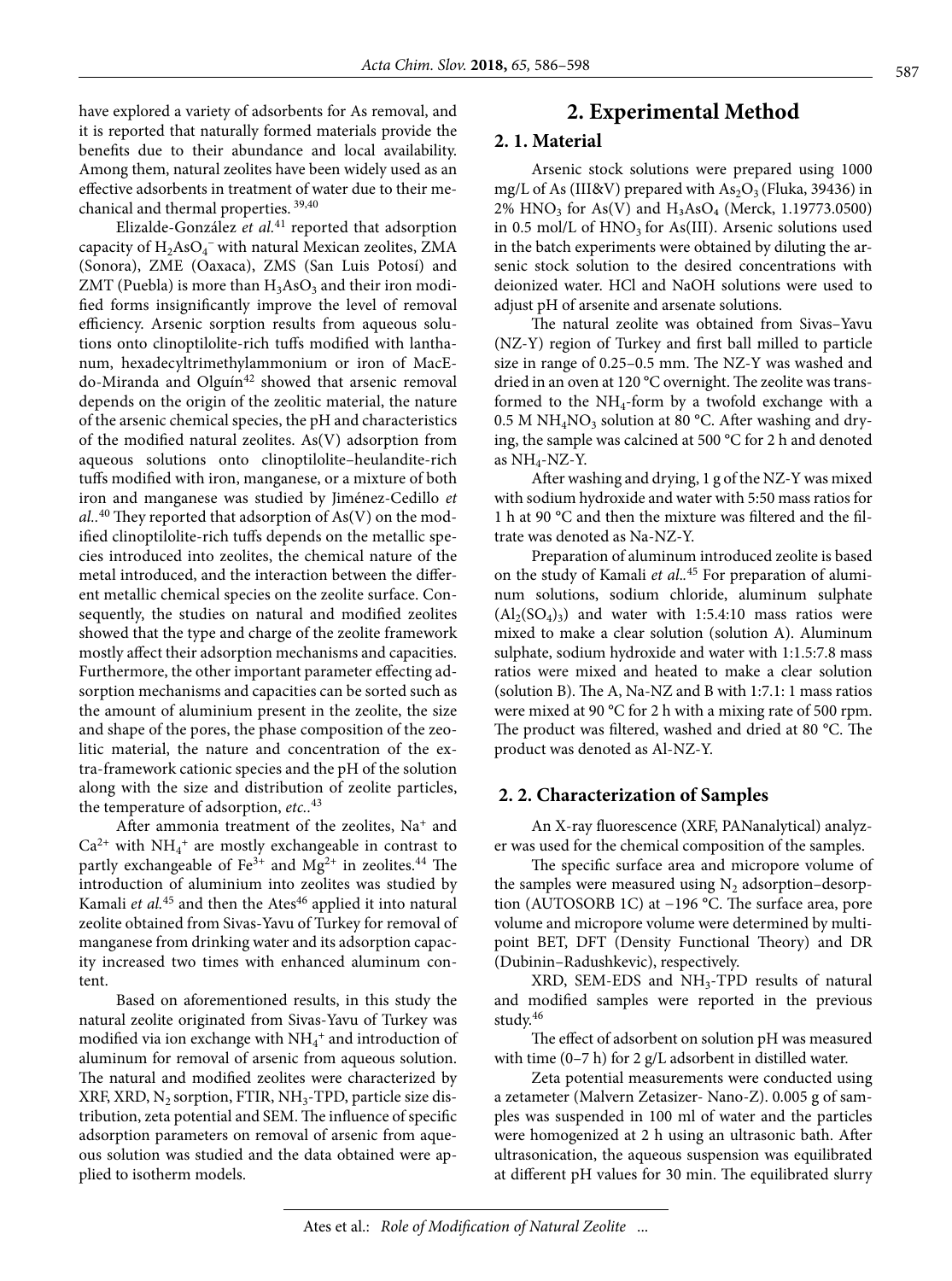was injected into the micro electrophoresis cell using disposable syringes. Prior to each measurement, the electrophoresis cell was washed repeatedly before reuse.

#### **2. 3. Adsorption Experiments**

Batch adsorption experiments were carried out in a glass flasks (20 mL) using a magnetic shaker (IKA Magnetic stirrer RO10) at 25 °C at a constant agitation of 200 rpm. In the kinetic studies suspensions containing the range of 25–200 mg  $L^{-1}$  of As(III & V) were stirred for different periods of time at optimum pH. After the reaction, suspensions were centrifuged at 5000 rpm for 3 min in order to separate the solution and solid. The initial and non-adsorbed concentrations of As(III & V) in supernatants were determined by hydride generation atomic absorption spectroscopy (HG-AAS)- and ICP-MS (Thermo Scientific iCAP Q Series ICP-MS).

During adsorption of As(III & V), dissolution of cations with varying pH was studied for  $20 \text{ cm}^3$  solution containing 50 mg  $L^{-1}$  of As (V) and 0.02 g of adsorbent for 3h. After adsorption, cations in supernatants were measured by ICP-MS. Adsorption studies of As(III & V) onto NZ-Y, NH4-NZ-Y and Al- NZ-Y were conducted using the same procedure in sufficient time for varying feed solution concentrations (25–200 mg  $L^{-1}$ ) at different temperatures (298– 313 K). All results were averaged values of duplicate tests.

The adsorption capacity ( $q_e$  mg  $g^{-1}$ ) and removal percent (%) of As(III & V) were determined using following equations:

$$
q_e = \frac{(C_o - C_e)V}{m} \tag{1}
$$

Removal percent 
$$
(R, \% ) = \frac{C_0 - C_e}{C_0} x 100
$$
 (2)

where  $C_0$  and  $Ce$  are the initial and final concentrations of As(III & V) (mg  $L^{-1}$ ), respectively, *V* is the volume of solution (L) and *m* is the amount of adsorbent (g).

In order to investigate the nature and mechanism of arsenic adsorption with natural and modified zeolite, several models such as pseudo-first-order, pseudo-second-order and intra-particle diffusion were applied.<sup>44</sup> For this aim, the adsorbents were loaded in the stirrer cell to be spun at 1500 rpm to cause a vigorous flow of solution. The diffusional resistances in the liquid film were neglected because of the high rotational speed. 3 mL of samples was periodically withdrawn from the solution and analyzed using HG-AAS.

The pseudo-first order kinetic model of Lagergren is given as:

$$
\log(q_e - q_t) = \log q_e - \frac{k_1}{2.303}t\tag{3}
$$

where  $q_t$  (mg/g) is the amount of As adsorbed on the adsorbent at time and  $k_1$  (min<sup>-1</sup>) is the rate constant of pseudo first order kinetic model. 47

The equation for the pseudo-second order kinetic model $47$  is as follows:

$$
\frac{dq_t}{dt} = K(q_e - q_t)^2 \tag{4}
$$

where  $q_e$  and  $q_t$  are the amount of As adsorbed per unit of mass of the adsorbent at equilibrium and time t, respectively.

Linearized form of pseudo-second order rate kinetics is expressed as follows:

$$
\frac{t}{q_t} = \frac{1}{kq_e^2} + \frac{1}{q_e}t\tag{5}
$$

In addition, initial rate of adsorption is h:

$$
h = kq_e^2 \tag{6}
$$

The intraparticle diffusion model can be described as follows:

$$
q_t = k_d t^{\frac{1}{2}} + C \tag{7}
$$

where  $k_p$  is the intra-particle diffusion rate constant (mg  $g^{-1}$  min<sup>-0.5</sup>) obtained from the slope and C is the adsorption constant obtained from the intercept.

The Langmuir model essentially describes the monolayer type of adsorption*.* 48 It is expressed as follows:

$$
q_e = \frac{q_m b c e}{1 + b c e} \tag{8}
$$

where  $q_m (mg/g)$  is the maximum adsorption capacity and  $b$  (L mg<sup>-1</sup>) is the Langmuir constant.

The Freundlich isotherm is derived from a multilayer heterogeneous adsorption model. The Freundlich isotherm is as follows:

$$
qe = k_F Ce^{1/n}
$$
 (9)

where  $k_F$  (((mg g<sup>-1</sup>) (mg L<sup>-1</sup>)<sup>-*n*</sup>) is the Freundlich adsorption constant related to adsorption capacity and *n* is the adsorption intensity. The 1/n value was between 0 and 1, indicating that the adsorption was favorable at the studied conditions.

In order to express the adsorption mechanism with Gaussian energy distribution onto a heterogeneous surface, equilibrium data was applied to Dubinin-Radushkevich (DR) model shown as following:

$$
qe = qs \exp(-k\epsilon^2)
$$
 (10)

$$
lnqe = lnqs - ke^2
$$
 (11)

Ates et al.: *Role of Modification of Natural Zeolite* ...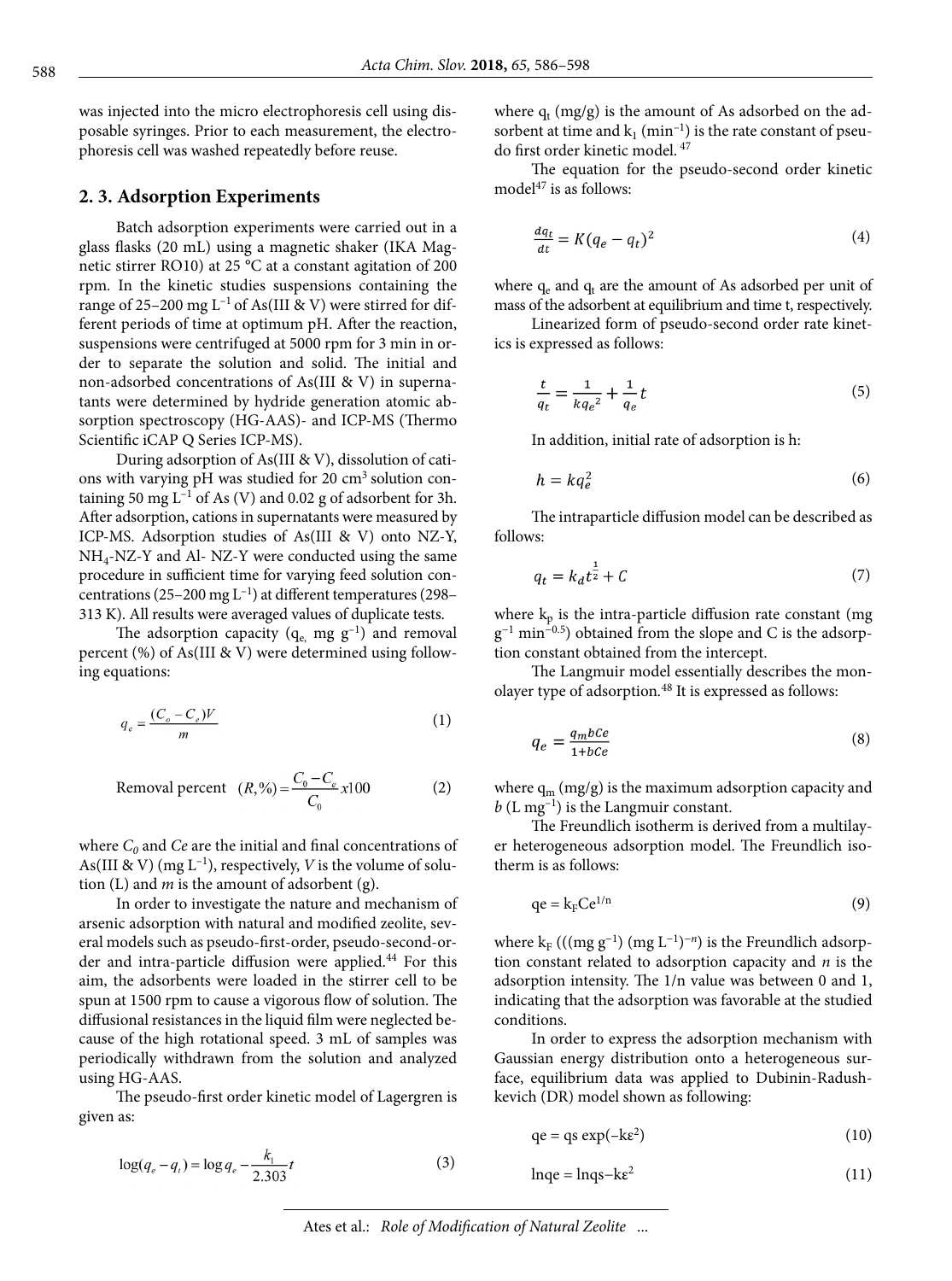$$
E = 1/(2k)^{0.5}
$$
 (12)

where **ε** (Polanyi Potential, J/mol) is [RTln(1+(1/Ce)], qe refers to the amount of As adsorbed per unit weight of adsorbent (mg  $g^{-1}$ ), qs refers to theoretical isotherm saturation capacity (mg g−1), C**e** isthe equilibrium concentration of As in aqueous solution, k is a constant related to adsorption energy, R is the ideal gas constant and T the temperature  $(K)$ .  $49-51$ 

#### **2. 3. 1. Adsorption Thermodynamics**

Gibbs free energy change (∆G°), enthalpy change (∆H°) and entropy change (∆S°) of the adsorption of As (III&V) were evaluated . The value of ∆G° is a crucial due to an indication of spontaneity of a chemical reaction, which can be calculated as follows:

$$
\Delta G = RT \ln K_c \tag{13}
$$

where *Kc* ((the amount of As in adsorbent)/(the amount of As in solution)) is the distribution coefficient.

The enthalpy change ( $\Delta H$ ) and entropy change ( $\Delta S$ ) were estimated from the following equation:

$$
\ln K_c = \frac{\Delta S}{R} - \frac{\Delta H}{RT}
$$
\n(14)

## **3. Results and Discussion**

#### **3. 1. Characterization of Samples**

 $XRD$  results in previous studies<sup>52,53</sup> showed that NZ-Y contains mainly clinoptilolite ((Na, K,  $Ca)_{2-3}Al_3$ (Al, Si)<sub>2</sub>Si<sub>13</sub>O<sub>36</sub> · 12(H<sub>2</sub>O)) and mordenite ((Ca, Na<sub>2</sub>, K<sub>2</sub>)  $\text{Al}_2\text{Si}_{10}\text{O}_{24} \cdot \text{7H}_2\text{O}$ ) as well as quartz (SiO<sub>2</sub>) and feldspar  $(KAISi<sub>3</sub>O<sub>8</sub> - NaAISi<sub>3</sub>O<sub>8</sub> - CaAl<sub>2</sub>Si<sub>2</sub>O<sub>8</sub>)$ . Based on XRD and SEM results,<sup>53</sup> after treatment with  $NH<sub>4</sub>NO<sub>3</sub>$  of NZ-Y, the peak intensities are hardly changed and the particle size of NZ-Y decreased. Composition results listed in Table 1 show that the ion exchange with  $\mathrm{NH_4^+}$  of the zeolite leads to the efficient removal of  $Sr^{2+}$  and  $Ca^{2+}$  and the partial removal of  $Mg^{2+}$ , K<sup>+</sup>, Ba<sup>2+</sup> and Ti<sup>4+</sup> because cations such as  $Fe<sup>3+</sup>$ , Mg<sup>2+</sup> and K<sup>+</sup> are strongly bound in clinoptilolite. In contrast, after the treatment with NaOH and the introduction of aluminum, mordenite and feldspar phases disappeared and the phase intensity of clinoptilolite and quartz decreased significantly. In addition, the treatment with NaOH led to the formation of hydroxysodalite at 35° of  $2\theta^{54}$  and significant removal of Sr<sup>2+</sup> along with significant dealumination and desilication in NZ-Y. It was reported that the Si–O–Al bond is relatively stronger than the Si–O–Si bond because of the negative charge of  $\text{AlO}_4^-$  tetrahedron. 55 The desilication process strongly relates with the concentration of NaOH solution in order to the extraction of Si from the zeolites. The aluminum introduction into Na-NZ-Y led to an increase in the aluminum content

and the percentage of various cations such as  $Mg^{2+}$ ,  $Ca^{2+}$ and  $Fe<sup>3+</sup>$  in the zeolite.

The  $N_2$ -physisorption<sup>52,53</sup> showed that the shape of NZ-Y is consistent with Type I, which is characteristic of microporous materials with a plateau at high relative pressures. After ion exchange with  $NH_4^+$ , a considerable increase in the specific surface area, micropore volume and total volume of zeolites was observed in Table 1. These results are in accordance with those reported previously.53,56,57 In addition, the replacement of the metal cations by H+ and/or removal of some impurities may lead to an increase of the surface characteristics. The surface area and micropore volume of samples treated with NaOH significantly decreased due to loss of crystalline, sintering of phases and the formation of amorphous material. The aluminum introduction into Na-NZ-Y slightly increased its surface area and micropore volume due to reorganization of crystal structure in the presence of aluminum.

 $NH_3$ -TPD results<sup>53</sup> showed that the  $NH_4$ <sup>+</sup> exchange of NZ-Y leads to a significant increase in the total acidity of the zeolite. This is related with the exchange of the  $K^+$ ,  $Fe^{3+}$ and  $Ca^{2+}$  ions with  $NH_4^+$  and  $H^+$  since the strong acid sites (>300 °C) generally result of structural hydroxyl groups. The generation of these framework OH groups and the reappearance of structural hydroxyls blocked by cations can be obtained by means of decationisation and dealumination, which is consistent with FTIR results reported in reference.53 In addition, the increase in the intensity of peak at higher than 600 °C is a result of hydroxylation of samples. Aluminum introduction into Na-NZ-Y leads to an increase in a number of weak acid sites and a decrease in a number of strong acid sites, which is related with increasing extra-framework aluminum content and OH groups as seen in XRF and FTIR results reported in reference.<sup>53</sup>

The pH variation of solution in the presence of adsorbents is illustrated in Fig. 1. For 30 min- contact time,



**Figure 1.** pH variation of solution with adsorbent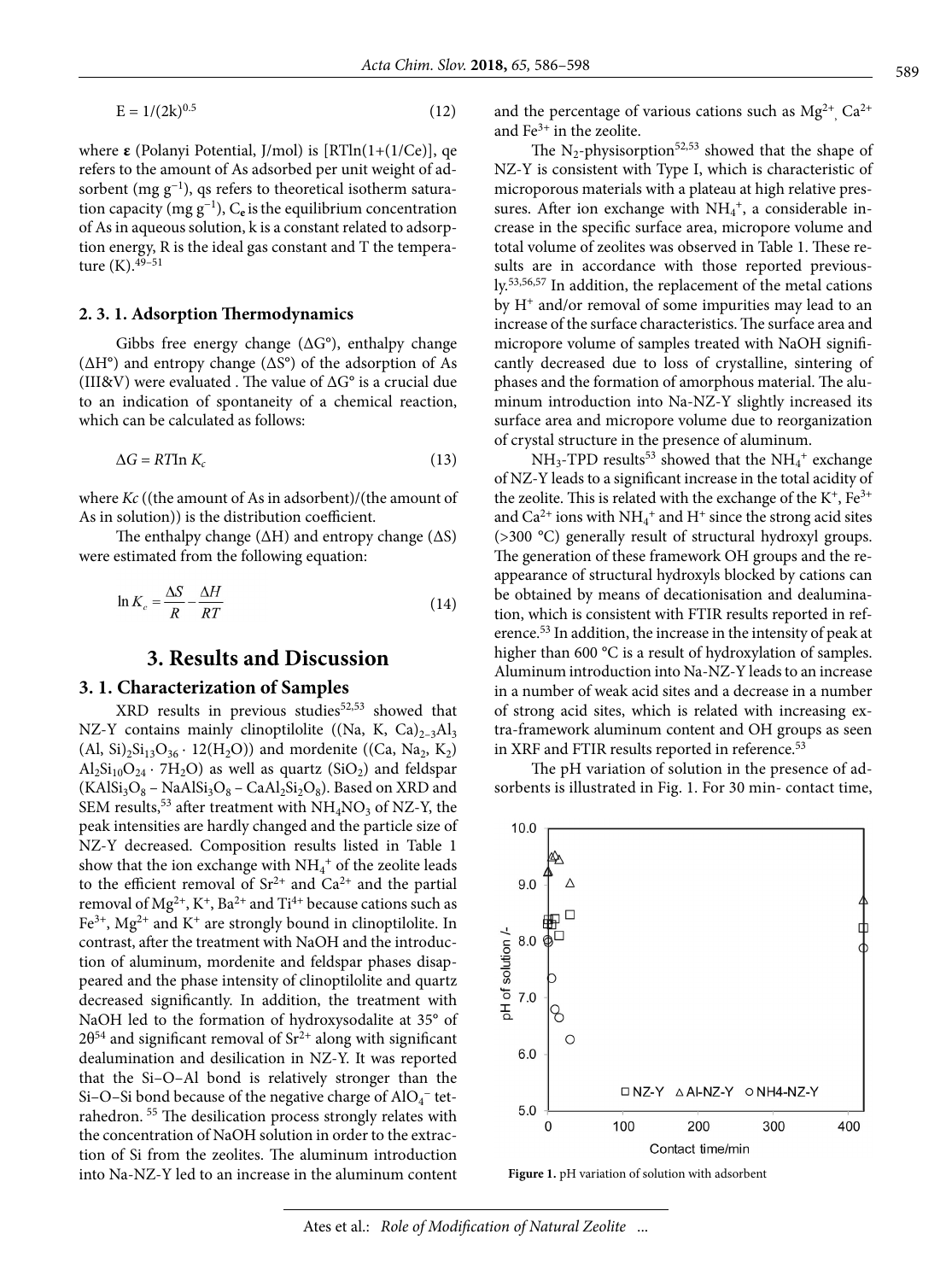| Element                                       | $NZ-Y$<br>$wt. \%$   | $NH4-NZ-Y$<br>$wt. \%$                | $Na-NZ-Y$<br>$wt.$ % | $AI-NZ-Y$<br>$wt. \%$ |
|-----------------------------------------------|----------------------|---------------------------------------|----------------------|-----------------------|
| Al                                            | 15.4                 | 17.0                                  | 11.6                 | 19.5                  |
| Si                                            | 79.6                 | 80.2                                  | 77.0                 | 70.6                  |
| Mg                                            | 1.25                 | 0.74                                  | 2.2                  | 2.4                   |
| Ca                                            | 2.1                  | 0.3                                   | 5.2                  | 4.3                   |
| K                                             | 0.4                  | 0.3                                   | 0.7                  | 0.6                   |
| Fe                                            | 0.7                  | 0.9                                   | 1.8                  | 1.4                   |
| Sr                                            | 3.9                  | 0.04                                  | 0.6                  | 0.5                   |
| Ti                                            | 0.2                  | 0.2                                   | 0.4                  | 0.3                   |
| Ba                                            | 0.05                 | 0.04                                  | 0.18                 | 0.14                  |
| Zr                                            | 0.01                 | 0.01                                  | 0.04                 | 0.04                  |
|                                               |                      | Surface area and pore characteristics |                      |                       |
| $SA^{a}(m^{2} g^{-1})$                        | 62.4                 | 83.2                                  | 12.9                 | 37.4                  |
| $V_T$ (cm <sup>3</sup> g <sup>-1</sup> )      | 0.140                | 0.223                                 | 0.037                | 0.220                 |
| $V_{MP}^b$ (cm <sup>3</sup> g <sup>-1</sup> ) | $2.7 \times 10^{-2}$ | $2.8 \times 10^{-2}$                  | $5.1 \times 10^{-3}$ | $1.42 \times 10^{-2}$ |
| $D^{c}(\AA)$                                  | 94                   | 107                                   | 116                  | 241                   |

**Table 1.** The composition, surface area and pore characteristics of natural and modified zeolites.

a Surface area calculated using Multipoint BET; <sup>b</sup> Micro pore volume calculated using DR method; <sup>c</sup> Average pore diameter determined by DFT

whereas NZ-Y and Al-NZ-Y change insignificantly pH of solution,  $NH_4$ -NZ-Y decreases significantly the pH of solution due to dissolution of cations. However, after 7 h-contact time, scenario of pH variation changed and all adsorbents decreased slightly pH of solution. After 7 h-contact time, the variation of pH can be listed as 0.07 for NZ-Y, 0.49 for Al-NZ-Y and 0.15 for  $NH_4$ -NZ-Y as seen in Fig. 1. The pH variation with increasing contact time may be due to dissolution of cations in distilled water.

Fig. 2a illustrates final pH value with varying solution pH. The final pH value of solution for all samples is almost proportional with the initial pH until pH 5. However, above pH 5, it shifts slightly higher values when the initial pH is increased, particularly for ranges from pH 5 to 9. This might be due to partial solubility of silica and cations under basic conditions.

Fig. 2b shows the results of zeta potential measurements of the natural and modified zeolites. In addition to zeta potential, the point of zero charge ( $pH_{PZC}$ ) of samples was estimated where the net surface charge on metal oxides is zero, which was determined using ΔpH from Fig. 2a. The PZC of natural zeolite is pH 5.2, confirmed the results reported by various researchers.<sup>58,59</sup> The PZCs of NH<sub>4</sub>-NZ-Y and Al-NZ-Y are  $pH = 5.4$  and  $pH = 1.5$ , respectively. Introduction of aluminum into natural zeolite decreases its PZC, which may be due to increasing aluminum content.



**Figure 2.** pH variation (a) and zeta potential (b) of natural and modified zeolites.

Ates et al.: *Role of Modification of Natural Zeolite* ...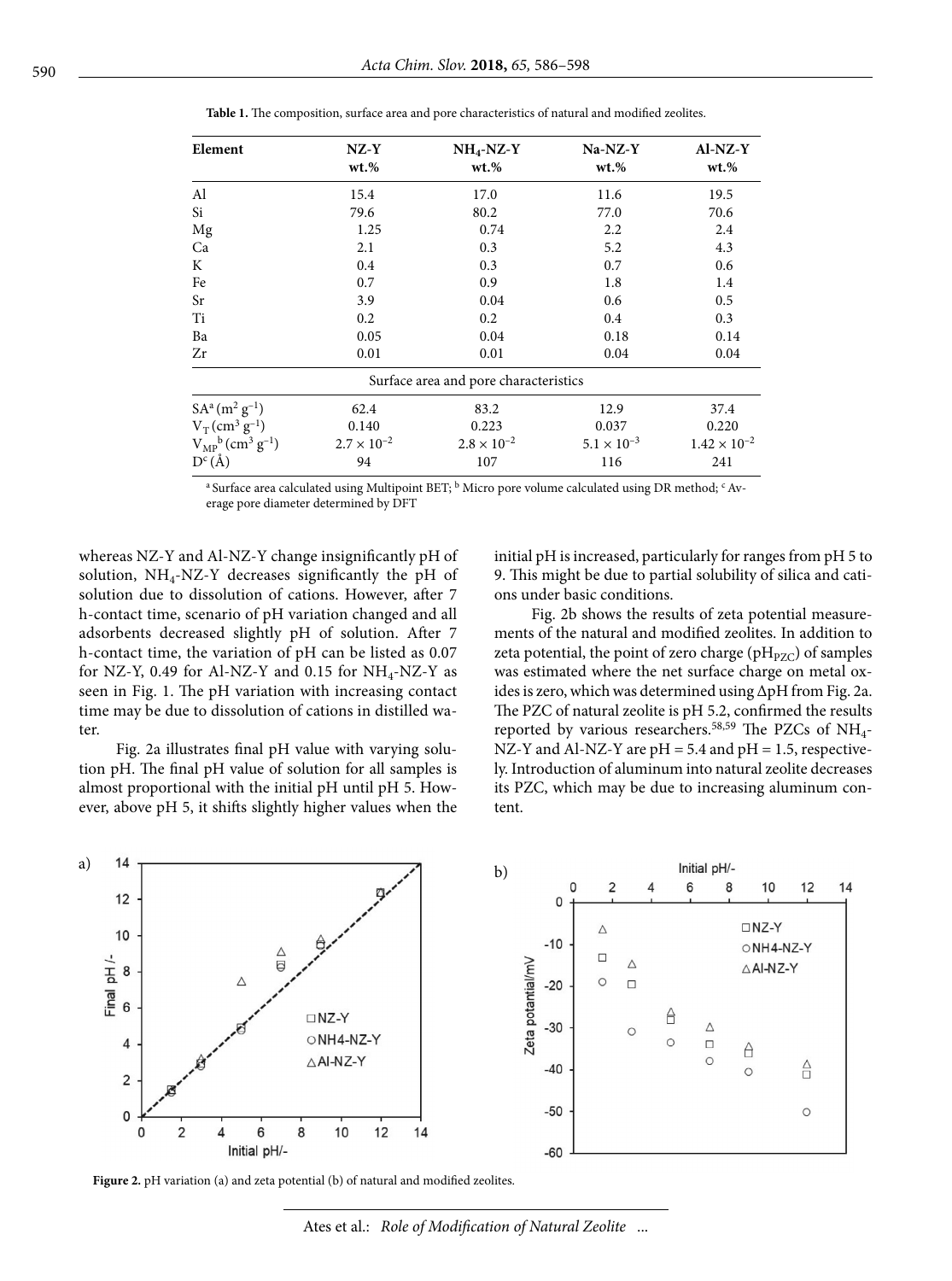## **3. 2. Adsorption of Arsenic by the Natural and Modified Zeolites**

#### **3. 2. 1. Influence of pH**

The pH of solution during adsorption process affects the surface characteristics and speciation of adsorbate. Therefore, pH of solution is crucial parameter on the removal of arsenic. The influence of initial solution pH on the arsenic adsorption with natural and modified zeolites was examined at the pH values ranging from 1.5 to 9.0 and the obtained results are illustrated in Table 2. The maximum removal amount of As(V) was found at pH 5.0 for NZ-Y, pH 3.0 for NH<sub>4</sub>-NZ-Y and pH 1.5 for Al-NZ-Y, indicating that the modification of the zeolites affects significantly optimum As (V) removal pH . However, maximum removal amount of As(III) was observed at pH 7.0 on both NZ-Y and  $NH<sub>4</sub>$ - NZ-Y. In this study, As (III) adsorption data on Al-NZ-Y cannot be showed due to it's lower As(III) adsorption capacity. These results show that the adsorption behavior depends on not only the charge properties of the adsorbent surface but also the specific interactions between functional groups on the adsorbent surface and the adsorbed species.<sup>49</sup> Deliyanni and coworkers<sup>60</sup> reported that stabile pH values of As (V) are  $H_3AsO_4$  (pH < 2.25),  $H_2A$  $sO_4^-$  (pH 2.25–6.77),  $HAsO_4^{2-}$  (pH 6.77–11.53), and As $O_4^{3-}$  (pH > 11.53). In addition, it is related with the determined  $pH_{pzc}$  values of adsorbents that the optimum As(V) removal pH and  $pH_{PZC}$  of NZ-Y and Al-NZ-Y are almost same and they are almost 5.0 for NZ-Y and are 1.5 for Al-NZ-Y. A shift between optimum As(V) removal pH and  $pH<sub>PZC</sub>$  of NH<sub>4</sub>-NZ-Y is observed that it may be related with ammonia dissolved during adsorption. Based on pre-

**Table 2.** The removal percentage of arsenic (III, V) with natural and modified zeolites as a function of pH ( $C_{Aso}$  = 100 mg/L).

| pH  |        | As(V)               |      | As(III) |             |
|-----|--------|---------------------|------|---------|-------------|
|     | $NZ-Y$ | $NH_4-NZ-Y$ Al-NZ-Y |      | $NZ-Y$  | $NH_4-NZ-Y$ |
| 1.5 | 12.5   | 4.0                 | 32.0 | 0.8     | 12.0        |
| 3.0 | 18.8   | 12.4                | 14.8 | 4.0     | 25.4        |
| 5.0 | 19.0   | 6.8                 | 24.8 | 3.6     | 16.3        |
| 6.0 |        |                     | 7.6  |         |             |
| 7.0 | 15.4   | 1.6                 | 9.0  | 4.1     | 25.0        |
| 9.0 | 6.70   |                     | 16.9 | 5.0     |             |

viously reported results,  $61$  as pH is lower than 6.8, the amount of multivalent species were dominated by  $H_3AsO_4$ and  $H_2AsO_4^-$  in which the surfaces of adsorbent are positively charged and could bind negatively charged  $H_2A$  $sO<sub>4</sub>$ <sup>-</sup> anions, which was responsible for the adsorption via electrostatic attraction and/or ligand change mechanism.<sup>62</sup>

For influence of pH value in the solution, in the pH range of 1.5–5.0<sup>63</sup> electrostatic attraction occurs since As(V) generally exists in the forms of  $H_2AsO_4^-$  and  $HAsO<sub>4</sub><sup>2-</sup>$  and the adsorbents possess negative charge, facilitating arsenic removal. However, an increase in solution pH leads to the gradual deprotonation of surface hydroxyl groups, made the adsorbents negatively charged, and the adsorption capacity is consequently decreased because of electrostatic repulsion effect. For As (III), the opposite behavior is observed due to its non-ionic  $(H_3AsO_3)$  species. The maximum As(III) removal is found at pH 7 because the adsorbents possess negative charge and the As(III) possesses approximately equimolar mixture of  $H_3A$ sO<sub>3</sub> and H<sub>2</sub>AsO<sub>3</sub><sup>-</sup> in the solution. For this result, Dutta *et al.*64 suggested that the formation of surface complex might depend on solution pH.

Table 3 shows concentration (mg  $L^{-1}$ ) of metals dissolved from adsorbents into solution with varying pH after 3 h- contact time. The amount of dissolved cations at pH 1.5 is high for both NZ-Y and Al-NZ-Y. Increasing pH leads to a decrease in dissolution, however the dissolution of Si is insignificantly changed that it should be related with insensitivity of silicon analysis with ICP-MS. Dissolved amount of aluminum from Al-NZ-Y at pH 1.5 is almost three times higher than that of NZ-Y, which is due to dissolution of introduced aluminum into NZ-Y. In order to reduction of aluminum dissolution, further adsorption studies for Al-NZ-Y were done at pH = 5.0. Although the amount of Fe and Mg with increasing pH is almost stabile, the amount of Ca is similar to silicon results.

## **3. 2. 2. Contact Time and Adsorption Kinetic Studies**

Adsorption capacity of adsorbents with contact time for  $As(V)$  is shown in Fig 3. Although the equilibrium time of As(V) on NZ-Y and Al-NZ-Y is determined as 120 min, the equilibrium time on the  $NH_4$ -NZ-Y is 480 min. Slow adsorption rate of  $As(V)$  on  $NH<sub>4</sub>-NZ-Y$  may be due to in-

**Table 3.** Concentration(mg  $L^{-1}$ ) of metals dissolved from adsorbent into solution with varying pH after 3h- contact time

| $NZ-Y$ |       |       |       |       | $AI-NZ-Y$ |       |      |       |       |       |
|--------|-------|-------|-------|-------|-----------|-------|------|-------|-------|-------|
| pH     | 1.5   |       |       |       | 9         | 1.5   |      |       |       |       |
| Al     | 12.77 | 0.59  | 4.94  | 5.73  | 4.58      | 38.5  | 1.19 | 1.27  | 0.91  | 2.32  |
| Si     | 18.01 | 19.31 | 31.34 | 30.86 | 31.54     | 63.0  | 21.0 | 20.80 | 17.12 | 20.10 |
| Ca     | 14.70 | 13.59 | 13.38 | 12.66 | 12.33     | 28.4  | 15.4 | 16.06 | 12.90 | 13.49 |
| Fe     | 2.33  | 1.94  | 3.13  | 3.43  | 2.92      | 13.03 | 1.96 | 2.05  | 1.55  | 2.35  |
| Mg     | 1.47  | 0.82  | 1.13  | 1.09  | 1.01      | 10.24 | 1.87 | 1.81  | 1.20  | 1.47  |

Ates et al.: *Role of Modification of Natural Zeolite* ...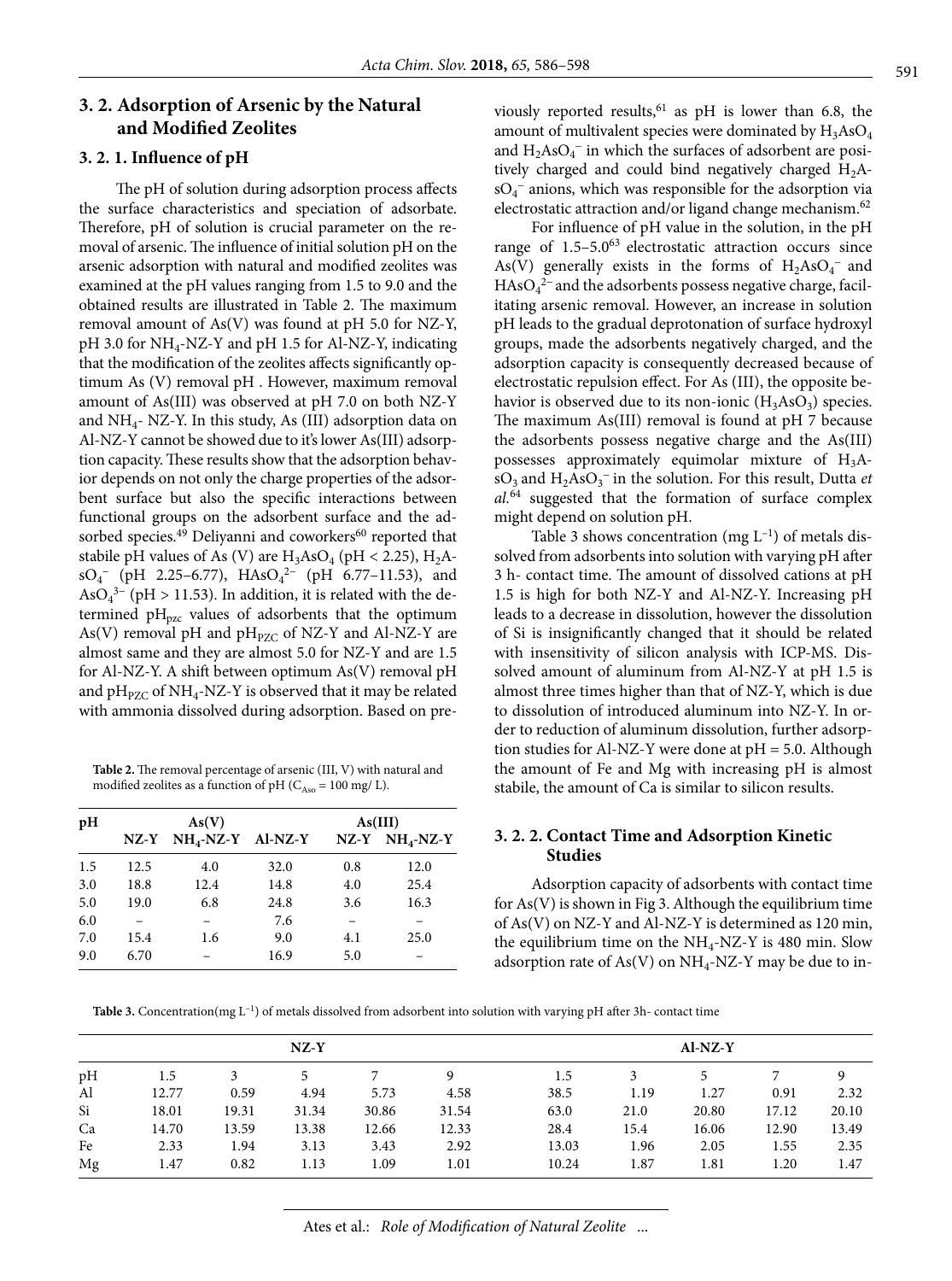creasing ion exchange capacity with cation exchange and increasing acidity based on XRF and  $NH_3$ -TPD results reported in reference.53 Equilibrium time of As (III) on adsorbents is shown in Fig. 4 and almost opposite trend of As(V) is observed. Namely, the equilibrium time of As(III) on NZ-Y and  $NH_4$ -NZ-Y is determined as 480 min.



**Figure 3.** Adsorption capacity of NZ-Y, NH4-NZ-Y and Al-NZ-Y for removal of As(V) as a function of contact time.



**Figure 4.** Adsorption capacity of NZ-Y and NH4-NZ-Y for removal of As(III) as a function of contact time.



**Figure 5.** The linear second-order kinetic adsorption data for arsenic by natural and modified zeolites

Ates et al.: *Role of Modification of Natural Zeolite* ...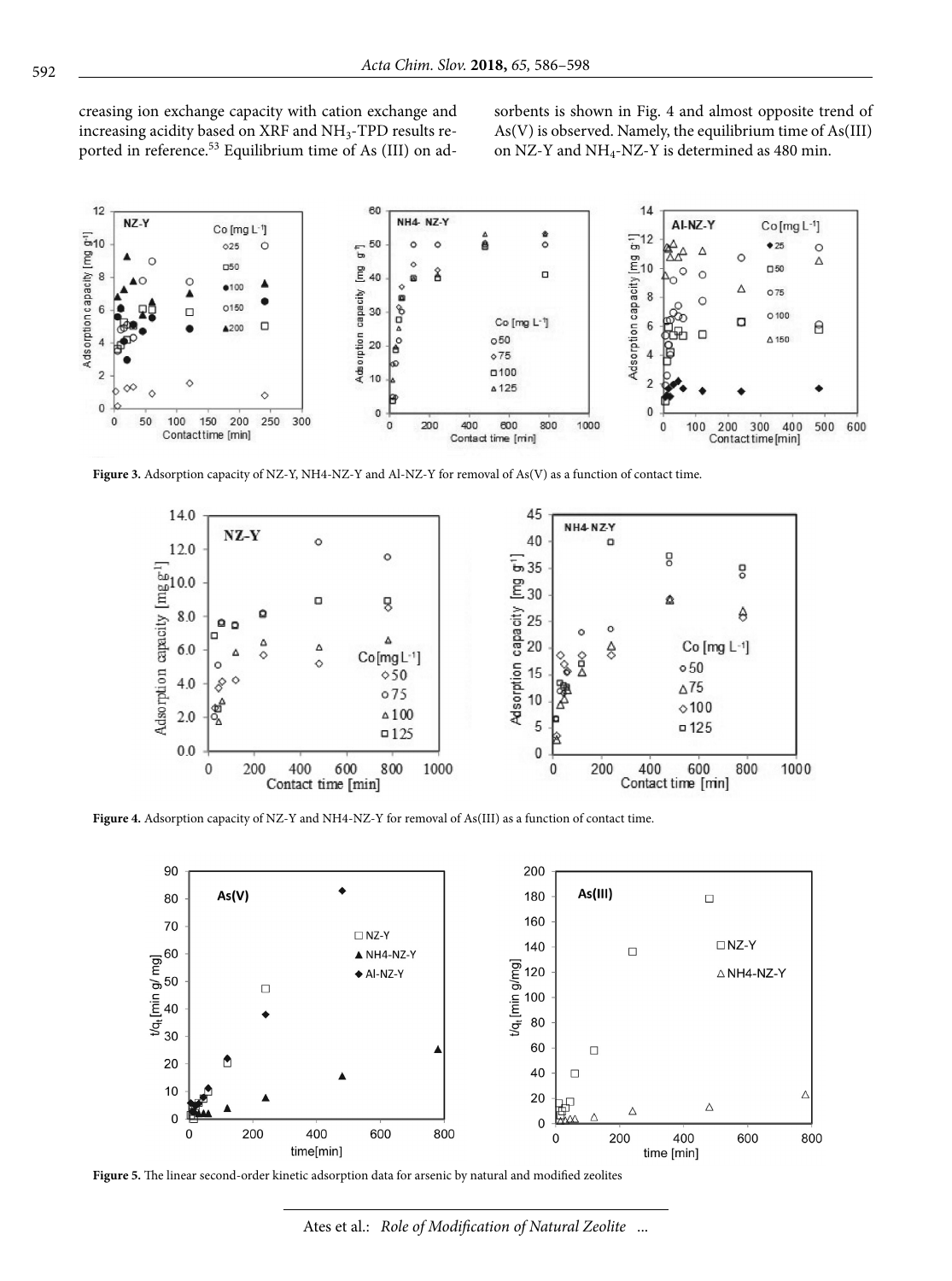To describe the adsorption behavior of an adsorbent, the adsorption results of As (III) and As(V) by NZ-Y,  $NH<sub>4</sub>$ -NZ-Y and Al-NZ-Y shown in Figs 3 and 4 were fitted with pseudo-first-order, pseudo-second-order and intraparticule diffusion kinetic rate equations. Table 4 shows the relevant parameters and correlation coefficients **(**R2 **)** obtained from the kinetic models. Based on correlation coefficients  $(R<sup>2</sup>)$ , the pseudo-second-order model has higher  $R<sup>2</sup>$  values for As (III,&V) than pseudo-first-order and intraparticule diffusion models. In addition, the linear second-order kinetic adsorption data for arsenic by natural and modified zeolites are shown in Fig. 5. The finding implies that the adsorption of arsenic occurs in the pores of the adsorbents.

#### **3. 2. 3. Adsorption Isotherms**

Based on the results in Figs. 3 and 4, Langmuir and Freundlich, D-R isotherm models were fitted to adsorption isotherms and the adsorption constants obtained from the isotherms are presented in Table 4. Higher regression coefficient in Table 5 suggests that the Langmuir model is more suitable for arsenic removal than the Freundlich model. This indicates that arsenic adsorption occurs on a homogenous surface irrespective of modification.

qm calculated from the Langmuir parameters represents the monolayer saturation at equilibrium and b indicates the binding affinity for arsenic. The high b value indicates a high affinity that the affinity of  $NH_4$ -NZ-Y for As(III&V) ions is higher than those of NZ-Y and Al-NZ.

The value of  $k_F$  constant calculated from Freundlich isotherms is changed depending on the type of adsorbent. 1/n values of samples are in the range of 0 and 1, showing strong adsorption capacity as reported previously.65 1/n values calculated from all adsorbents are in the range of 0 and 1.

Based on results calculated from Langmuir model, the maximum As(III) and As(V) removal amounts with  $NH_{4-}$ NZ-Y are found as 28.7 mg  $g^{-1}$  and 36.6 mg  $g^{-1}$ , respectively. The high adsorption capacity of  $NH_4$ -NZ-Y is a result of increasing adsorption sites with increasing surface area via decationisation as well as increasing surface acidity.

D-R isotherm model gives information on physical or chemical adsorption of adsorption process. Activation energy variations (E) are  $E < 8$  kJ/mol for physical adsorption and  $8 < E < 16.8$  kJ/mol for chemical adsorption in which energy is needed for removing a molecule from its location into the surface of adsorbent.<sup>66</sup>

From the linear fitting of D-R model, the obtained  $\mathbb{R}^2$ values for As(V) are higher than those of As(III) and E values for all samples in Table 4 are lower than 8 kJ/mol, indicating that the mechanism of adsorption is physical process.

Influence of temperature on adsorption of arsenic was studied and is shown in Figs. 6 and 7. The adsorption

**Adsorbent** Pseudo first order Pseudo second order Intraparticle diffusion<br> **Adsorbent**  $\mathbf{a}_\text{a}(\mathbf{m}\mathbf{z}/\mathbf{z})$   $\mathbf{k}_\text{a}$   $\mathbf{a}_\text{a}(\mathbf{m}\mathbf{z}/\mathbf{z})$   $\mathbf{R}^2$   $\mathbf{k}_\text{a}$   $\mathbf{a}_\text{a}(\mathbf{m}\mathbf{z}/\mathbf{z})$   $\mathbf$ **q**<sub>e</sub>(mg/g) **k**<sub>1</sub> **q**<sub>e</sub>(mg/g) **R**<sup>2</sup> **k q**<sub>e</sub>(mg/g) **R**<sup>2</sup> **k**<sub>d</sub> **C**(mg/g) **R**<sup>2</sup> As(III) NZ-Y 2.69 0.002 1.37 0.24 0.017 2.57 0.94 0.067 1.24 0.23 NH4-NZ-Y 26.99 0.004 4.03 0.81 0.0003 38.02 0.98 1.175 5.45 0.89  $As(V)$ NZ-Y 5.06 0.033 1.24 0.99 0.052 5.13 0.98 0.217 2.99 0.23 NH4-NZ-Y 30.23 0.043 4.81 0.74 0.001 32.25 0.99 0.749 14.89 0.44 Al-NZ-Y 5.79 0.055 1.79 0.66 0.022 5.99 0.99 0.141 3.70 0.29

**Table 4.** Kinetic parameters for adsorption of As (III&V) by NZ-Y, NH4-NZ-Y and Al-NZ-7 in water.

**Table 5.** Adsorption constants for removal of arsenic (III, V) from aqueous solution with natural and modified zeolites

| Adsorbent   | Freundlich isotherm                    |      |                |                 | Langmuir isotherm |                |                    | D-R isotherm                             |               |                |  |
|-------------|----------------------------------------|------|----------------|-----------------|-------------------|----------------|--------------------|------------------------------------------|---------------|----------------|--|
|             | $k_F$<br>$(mg g^{-1})(mg L^{-1})^{-n}$ | 1/n  | $\mathbb{R}^2$ | $q_m$<br>(mg/g) | b(L/mg)           | $\mathbb{R}^2$ | $q_{s}$<br>(mol/g) | k<br>(mol <sup>2</sup> /J <sup>2</sup> ) | E<br>(kJ/mol) | $\mathbb{R}^2$ |  |
|             |                                        |      |                | As(III)         |                   |                |                    |                                          |               |                |  |
| $NZ-Y$      | 6.40                                   | 0.22 | 0.86           | 2.2             | 0.11              | 0.99           | 4.29               | 2.472                                    | 0.446         | 0.01           |  |
| $NH4-NZ-Y$  | 474.71                                 | 0.10 | 0.99           | 28.7            | 0.46              | 0.98           | 28.85              | 2.976                                    | 0.409         | 0.21           |  |
|             |                                        |      |                | As(V)           |                   |                |                    |                                          |               |                |  |
| $NZ-Y$      | 1.74                                   | 0.34 | 0.92           | 12.3            | 0.024             | 0.96           | 73.27              | 139.58                                   | 0.059         | 0.88           |  |
| $NH_4-NZ-Y$ | 64.97                                  | 0.12 | 0.97           | 36.6            | 0.22              | 0.99           | 9.81               | 141.63                                   | 0.059         | 0.90           |  |
| $AI-NZ-Y$   | 0.66                                   | 0.58 | 1.00           | 18.8            | 0.01              | 0.99           | 18.61              | 136.3                                    | 0.060         | 0.89           |  |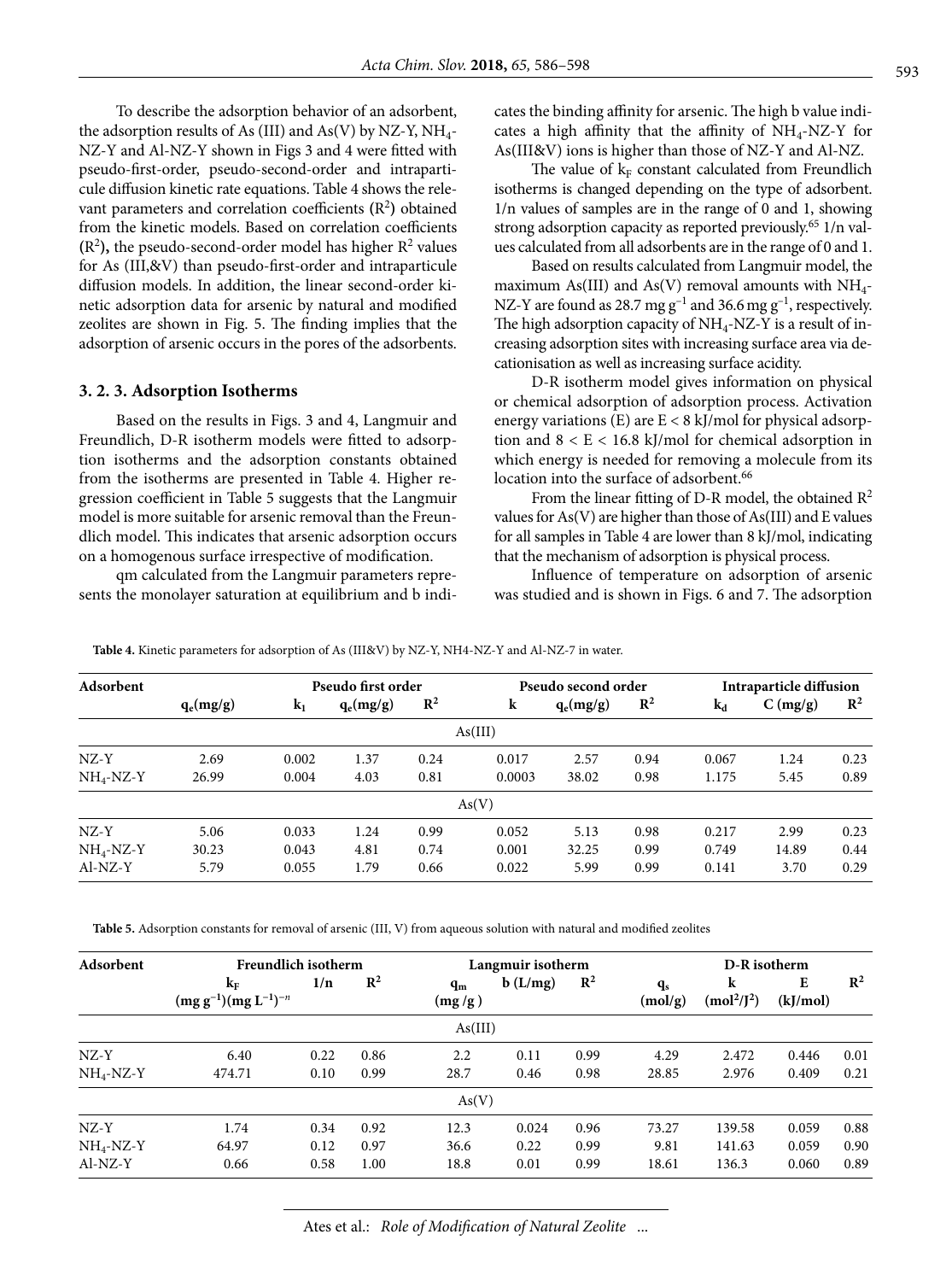

Figure 6. Adsorption capacity of NZ-Y and NH4-NZ-Y for removal of As(V) at different temperatures as a function of initial As(V) concentration.

| Adsorbent    | As (III)<br>concentration | T<br>(K) | $\Delta G$<br>(kJ/mol) | $\Delta \mathbf{H}$<br>(kJ/mol) | $\Delta S$<br>(J/mol K)                                  | $\mathbb{R}^2$ |
|--------------|---------------------------|----------|------------------------|---------------------------------|----------------------------------------------------------|----------------|
| $NH_4$ -NZ-Y | $50 \text{ mg/L}$         | 298      | $-19.95$               | $-99.0$                         |                                                          | 0.99           |
|              |                           | 303      | $-18.90$               |                                 |                                                          |                |
|              |                           | 308      |                        |                                 |                                                          |                |
|              |                           | 313      | 16.02                  |                                 |                                                          |                |
|              | 75mg/L                    | 298      | $-16.19$               | $-14.51$                        | 5.61                                                     | 0.99           |
|              |                           | 303      | $-16.21$               |                                 |                                                          |                |
|              |                           | 308      |                        |                                 |                                                          |                |
|              |                           | 313      | $-16.28$               |                                 |                                                          |                |
|              | $100$ mg/L                | 298      | $-14.37$               | 39.40                           | 180.51                                                   | 0.99           |
|              |                           | 303      | $-15.32$               |                                 |                                                          |                |
|              |                           | 308      | $-16.17$               |                                 |                                                          |                |
|              |                           | 313      | $-16.75$               |                                 | $-264.9$<br>122.57<br>266.2<br>$-6.17$<br>343.4<br>255.1 |                |
|              | $125 \text{ mg/L}$        | 298      | $\qquad \qquad -$      | 22.85                           |                                                          | 0.98           |
|              |                           | 303      | $-14.31$               |                                 |                                                          |                |
|              |                           | 308      | $-14.84$               |                                 |                                                          |                |
|              |                           | 313      | $-15.54$               |                                 |                                                          |                |
| $NH_4-NZ-Y$  | As (V) concentration      |          |                        |                                 |                                                          |                |
|              | $50 \text{ mg/L}$         | 303      | $-9.1$                 | 71.4                            |                                                          | 0.96           |
|              |                           | 308      | $-10.8\,$              |                                 |                                                          |                |
|              |                           | 313      | $-11.8$                |                                 |                                                          |                |
|              | 75mg/L                    | 303      | $-13.1$                | $-14.9$                         |                                                          | 0.98           |
|              |                           | 308      | $-13.1$                |                                 |                                                          |                |
|              |                           | 313      | $-13.0$                |                                 |                                                          |                |
|              | $100$ mg/L                | 303      | $-9.1$                 | 95.0                            |                                                          | 0.98           |
|              |                           | 308      | $-10.5$                |                                 |                                                          |                |
|              |                           | 313      | $-12.6$                |                                 |                                                          |                |
|              | $125 \text{ mg/L}$        | 303      | $-12.4$                | 64.9                            |                                                          | 0.97           |
|              |                           | 308      | $-13.4$                |                                 |                                                          |                |
|              |                           | 313      | $-15.0$                |                                 |                                                          |                |

**Table 6.** Thermodynamic data for As (III&V) on NH4-NZ-Y

capacity of NZ-Y and NH<sub>4</sub>-NZ-Y for As (V) and of NH<sub>4</sub>-NZ-Y for As(III) increases with increasing temperature, indicating endothermic nature of arsenic adsorption. However, the removal amount of As (III) on NZ-Y decreased with increasing temperature due to its exothermic nature.

Ates et al.: *Role of Modification of Natural Zeolite* ...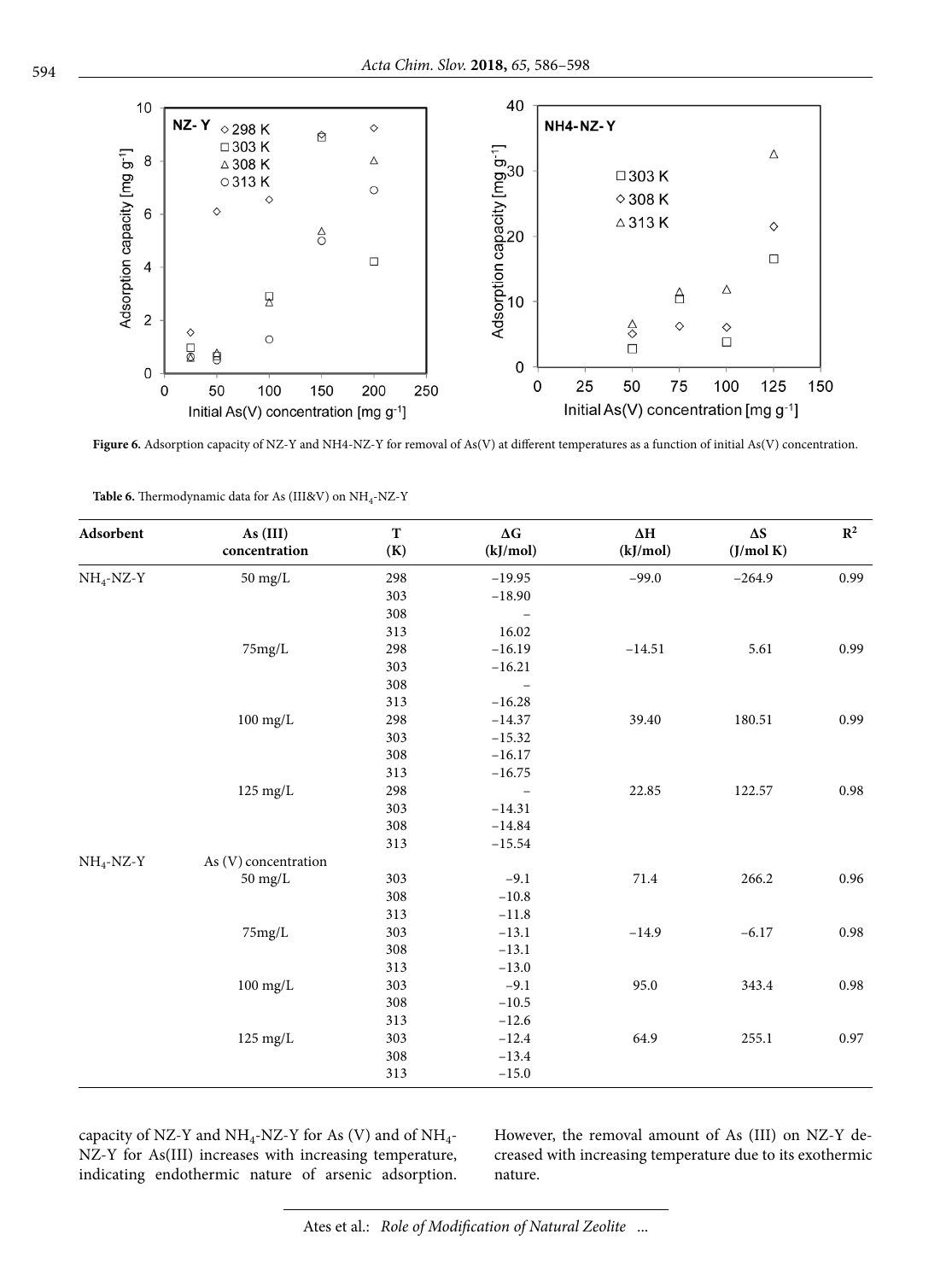

Figure 7. Adsorption capacity of NZ-Y and NH4-NZ-Y for removal of As(III) at different temperatures as a function of initial As(III) concentration

Thermodynamic parameters for adsorption of As (III&V) on  $NH_4$ -NZ-Y with high arsenic adsorption capacity were calculated using experimental results in Fig. 6 and 7 via equations (13 and 14) in section 2.3 and the results are listed in Table 6. The Gibbs free energies were found as negative for  $NH_4$ -NZ-Y, indicating that the adsorption of arsenic on  $NH_4$ -NZ-Y is feasible and spontaneous (Table 6). The positive values of ∆H<sup>o</sup> for NH<sub>4</sub>-NZ-Y supported the endothermic nature of adsorption process**.**  The positive values of  $\Delta S^{\rm o}$  for NH<sub>4</sub>-NZ-Y increase with increasing initial concentration of As(III&V),supporting randomness on the solid-liquid interface.

#### **3. 2. 4. Comparison of Results With Literature**

The comparison of results with literature shows that the adsorption capacity of NZ-Y varies with source, composition and modification of NZ as seen in Table 7. The results of NZ-Y for As(V) are consistent with Slovakia clinoptilolite reported by Dousova *et al*.*.* 67 Adsorption results of the modified zeolites with  $\mathrm{NH}_4{}^+$  is similar to synthetic zeolites reported by Chutia *et al.*. 59 However, the effect of Al modification on arsenic adsorption capacity of zeolite varies with source and composition of zeolite. Although the influence of Al on Gordes-clinoptilolite<sup>68</sup> for  $As(V)$  adsorption is low, its effect on montmorillonite<sup>69</sup> is significant. In this study, the findings on Sivas- Yavu zeolitic tuff for As(V) are in accordance with montmorillonite, which may be associated with significant mordenite content and high surface area of NZ-Y.

## and introduction of aluminum using  $Al_2(SO_4)_3$ . Chemical and physical properties of natural and modified zeolites were characterized by various techniques such as XRF, XRD,  $N_2$  sorption, FTIR, NH<sub>3</sub>-TPD, zeta potential and SEM. The influence of specific adsorption parameters on removal of arsenic from aqueous solution was studied and the data obtained were applied to isotherm models. From the experimental results it can be concluded that adsorption of arsenic depends on the textural properties such as composition, the size and distribution of pores and crystal structure of the adsorbate. Ion exchange and aluminum introduction increased the arsenic adsorption capacity of natural zeolite. The Langmuir isotherm model was best fitted to the isotherm data obtained. In addition, D-R isotherms showed physical adsorption of arsenic on the natural and modified zeolites. Based on thermodynamic investigation, whereas adsorption of As(III) with natural zeolite has exothermic nature, the adsorption of As (III  $\&{\rm V})$  with  ${\rm NH_4^+}$  exchanged zeolite is endothermic.

## **5. Acknowledgements**

I gratefully acknowledge the financial support of this work by Research fond of Cumhuriyet University (M-492) and The Scientific & Technology Research Council of Turkey (TUBİTAK) (113M813).

## **6. References**

 1. WHO, *Guidelines for drinking-water quality (4 ed)World Health Organization*, Geneva, Switzerland, **1993.**

#### 2. T. Tuutijärvi, J. Lu, M. Sillanpää, G. Chen, *J. Hazard. Mater.* **2009,** *166*, 1415–1420. **DOI:**[10.1016/j.jhazmat.2008.12.069](https://doi.org/10.1016/j.jhazmat.2008.12.069)

## **4. Conclusion**

Natural zeolite obtained from Sivas-Yavu region of Turkey was modified with ion-exchange using  $NH<sub>4</sub>NO<sub>3</sub>$ 

Ates et al.: *Role of Modification of Natural Zeolite* ...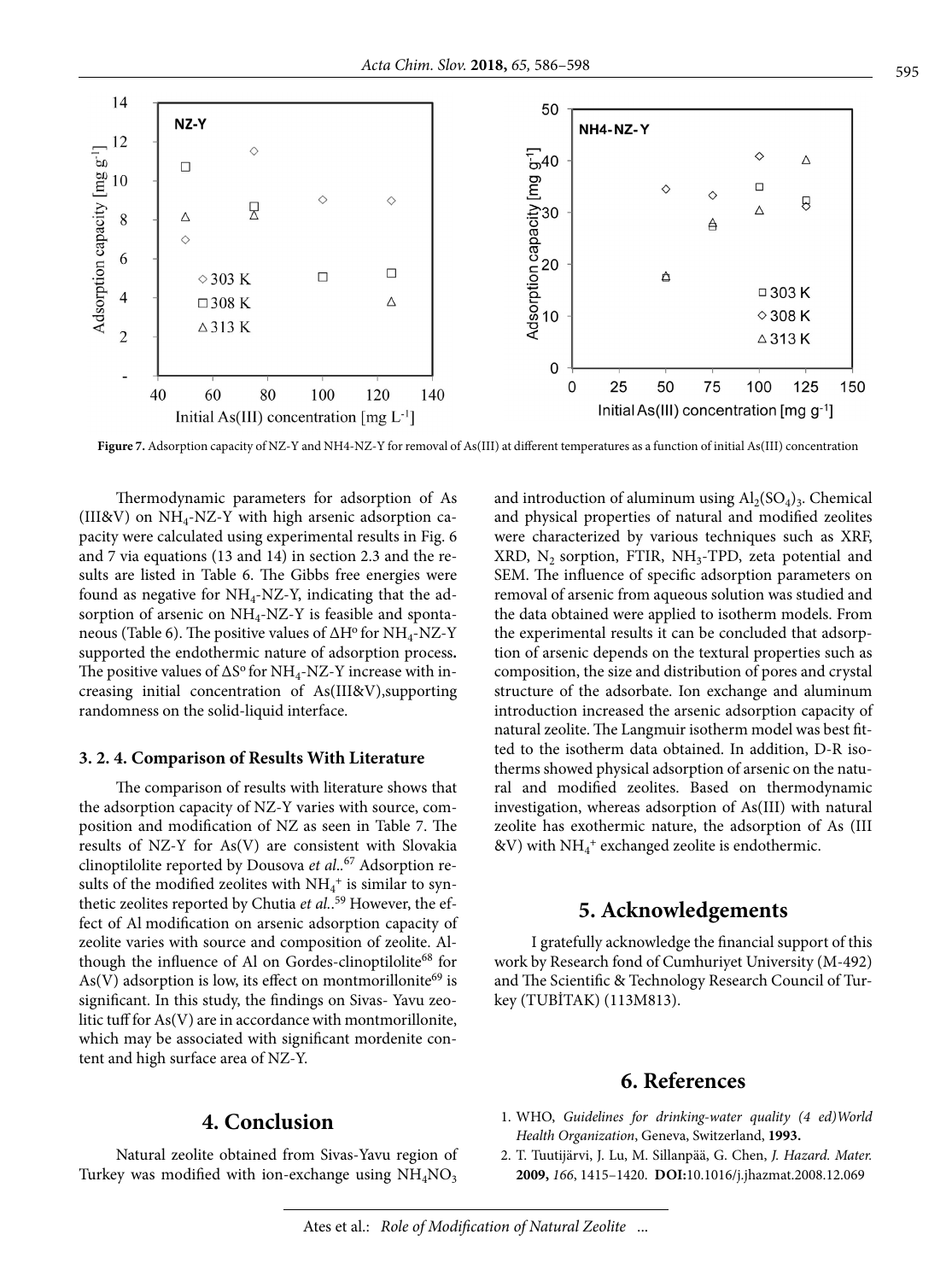**Table 7.** Comparison of adsorption capacities of different types of zeolites

| Adsorbent                 | Treatment    | Metal oxide                                                   | $As(III)$ ( $mg/g$ ) | As $(V)$ $(mg/g)$      | Reference                                   |
|---------------------------|--------------|---------------------------------------------------------------|----------------------|------------------------|---------------------------------------------|
| Zeolitic tuff(ZMA)        |              |                                                               |                      | 0.004<br>0.0018        | Elizalde-González<br>$et$ al. <sup>70</sup> |
| Zeolite                   | <b>HDTMA</b> |                                                               |                      | 0.539                  | Li et al $^{\rm 71}$                        |
| Clinoptilolite            | NaCl         |                                                               |                      | 0.428                  | Chutia et al. <sup>59</sup>                 |
| Winston clinoptilolite    |              | $FeCl3$ , $FeSO4$                                             |                      | 0.05                   | Li et al. $72$                              |
| Tehuacan natural zeolite  | NaCl         | FeCl <sub>3</sub><br>MnCl <sub>2</sub>                        | 0.06<br>0.06         | 0.186<br>0.170         | Jiménez-Cedillo40                           |
| Mexica clinoptilolite     | NaCl         | FeCl <sub>3</sub>                                             | 0.01                 | $0.022 - 0.053$        | MacEdo-Miranda et al. <sup>42</sup>         |
| Clinoptilolite            |              | FeCl <sub>3</sub>                                             |                      | 0.68                   | Jeon et al. $73$                            |
| Mexica clinoptilolite     | NaCl         | FeCl <sub>3</sub>                                             | 0.012                | 0.006                  | Davilla-Jimenez et al. <sup>74</sup>        |
| Gordes clinoptilolite     | NaCl         | FeCl <sub>3</sub>                                             |                      | 0.0084-0.0092          | Baskan and Pala <sup>75</sup>               |
| Slovakia clinoptilolite   |              | FeSO <sub>4</sub>                                             |                      | 18.0                   | Dousová et al. <sup>76</sup>                |
| Montmorillonite           |              | $\text{AlCl}_3$ and $\text{FeCl}_3$                           | 19.11                | 21.23                  | Ramesh et al. <sup>77</sup>                 |
| Gordes clinoptilolite     | NaCl         | FeCl <sub>2</sub><br>$FeCl2$ and $AlCl3$<br>AlCl <sub>3</sub> |                      | 3.02<br>3.86<br>1.60   | Simsek et al. <sup>78</sup>                 |
| Synthetic zeolite         |              |                                                               |                      | 35.89                  | Chutia et al. <sup>39</sup>                 |
| Sivas-Yavu-clinoptilolite |              | NH <sub>4</sub> NO <sub>3</sub><br>$Al_2(SO_4)_3.$            | 1.1<br>28.7          | 12.33<br>36.6<br>18.83 | This study                                  |

- 3. W. Song, M. Zhang, J. Liang, G. Han, *J. Mol. Liq.* **2015,** *206*, 262–267. **DOI:**[10.1016/j.molliq.2015.03.007](https://doi.org/10.1016/j.molliq.2015.03.007)
- 4. A. Nilchi, S. R. Garmarodi, S. J. Darzi, *J. Appl. Polym. Sci.* **2011**, 119, 3495–3503. **DOI:**[10.1002/app.33003](https://doi.org/10.1002/app.33003)
- 5. Z. Li, J.-S. Jean, W.-T. Jiang, P.-H. Chang, C.-J. Chen, L. Liao, *J. Hazard. Mater.* **2011**, *187,* 318–23. **DOI:**[10.1016/j.jhazmat.2011.01.030](https://doi.org/10.1016/j.jhazmat.2011.01.030)
- 6. P. Navarro, F. J. Alguacil, *Hydrometallurgy*. **2002**, *66*, 101–105. **DOI:**[10.1016/S0304-386X\(02\)00108-1](https://doi.org/10.1016/S0304-386X(02)00108-1)
- 7. C. L. Chuang, M. Fan, M. Xu, R. C. Brown, S. Sung, B. Saha, C. P. Huang, *Chemosphere*. **2005**, *61*, 478–483. **DOI:**[10.1016/j.chemosphere.2005.03.012](https://doi.org/10.1016/j.chemosphere.2005.03.012)
- 8. B. Daus, R. Wennrich, H. Weiss, *Water Res.* **2004**, *38*, 2948– 2954. **DOI:**[10.1016/j.watres.2004.04.003](https://doi.org/10.1016/j.watres.2004.04.003)
- 9. Z. M. Gu, J. Fang, B. L. Deng, *Environ. Sci. Technol.* **2005**, *39*, 3833–3843. **DOI:**[10.1021/es048179r](https://doi.org/10.1021/es048179r)
- 10. D. Mohan, S. Chander, *J. Hazard. Mater.* **2006**, *137*, 1545– 1553. **DOI:**[10.1016/j.jhazmat.2006.04.053](https://doi.org/10.1016/j.jhazmat.2006.04.053)
- 11. M. Fan, W. Marshall, D. Daugaard, R. C. Brown, *Bioresour. Technol.* **2004**, *93*, 103–107. **DOI:**[10.1016/j.biortech.2003.08.016](https://doi.org/10.1016/j.biortech.2003.08.016)
- 12. H. S. Altundoan, S. Altundoan, F. Tümen, M. Bildik, *Waste Manag.* **2002**, *22*, 357–363. **DOI:**[10.1016/S0956-053X\(01\)00041-1](https://doi.org/10.1016/S0956-053X(01)00041-1)
- 13. F. S. Zhang, H. Itoh, *Chemosphere*. **2005**, *60*, 319–325. **DOI:**[10.1016/j.chemosphere.2004.12.019](https://doi.org/10.1016/j.chemosphere.2004.12.019)
- 14. J. S. Ahn, C. M. Chon, H. S. Moon, K. W. Kim, *Water Res.* **2003**, *37*, 2478–2488. **DOI:**[10.1016/S0043-1354\(02\)00637-1](https://doi.org/10.1016/S0043-1354(02)00637-1)
- 15. K. S. Low, C. K. Lee, *Environ. Technol.* **1995**, *16*, 65–71. **DOI:**[10.1080/09593331608616246](https://doi.org/10.1080/09593331608616246)
- 16. A. Mittal, L. Kurup, V. K. Gupta, *J. Hazard. Mater.* **2005**, *117*, 171–178. **DOI:**[10.1016/j.jhazmat.2004.09.016](https://doi.org/10.1016/j.jhazmat.2004.09.016)
- 17. H. Zhang, H. M. Selim, *Environ. Sci. Technol.* **2005**, *39*, 6101– 6108. **DOI:**[10.1021/es050334u](https://doi.org/10.1021/es050334u)
- 18. B. Petrusevski, S. K. Sharma, F. Kruis, P. Omeruglu, J. C. Schippers, in *Water Science and Technology: Water Supply*. **2002**, *2*, 127–133. **DOI:**[10.2166/ws.2002.0160](https://doi.org/10.2166/ws.2002.0160)
- 19. C. Y. Jing, S. Q. Liu, M. Patel, X. G. Meng, *Environ. Sci. Technol.* **2005**, *39*, 5481–5487. **DOI:**[10.1021/es050290p](https://doi.org/10.1021/es050290p)
- 20. M. Vithanage, W. Senevirathna, R. Chandrajith, R. Weerasooriya, *Sci. Total Environ.* **2007**, *379*, 244–248. **DOI:**[10.1016/j.scitotenv.2006.03.045](https://doi.org/10.1016/j.scitotenv.2006.03.045)
- 21. Y. Arai, D. L. Sparks, J. A. Davis, *Environ. Sci. Technol.* **2005**, *39*, 2537–2544. **DOI:**[10.1021/es0486770](https://doi.org/10.1021/es0486770)
- 22. P. Lakshmipathiraj, B. R. Narasimhan, S. Prabhakar, G. B. Raju, *J. Hazard. Mater.* **2006**, *136*, 281–287. **DOI:**[10.1016/j.jhazmat.2005.12.015](https://doi.org/10.1016/j.jhazmat.2005.12.015)

## Ates et al.: *Role of Modification of Natural Zeolite* ...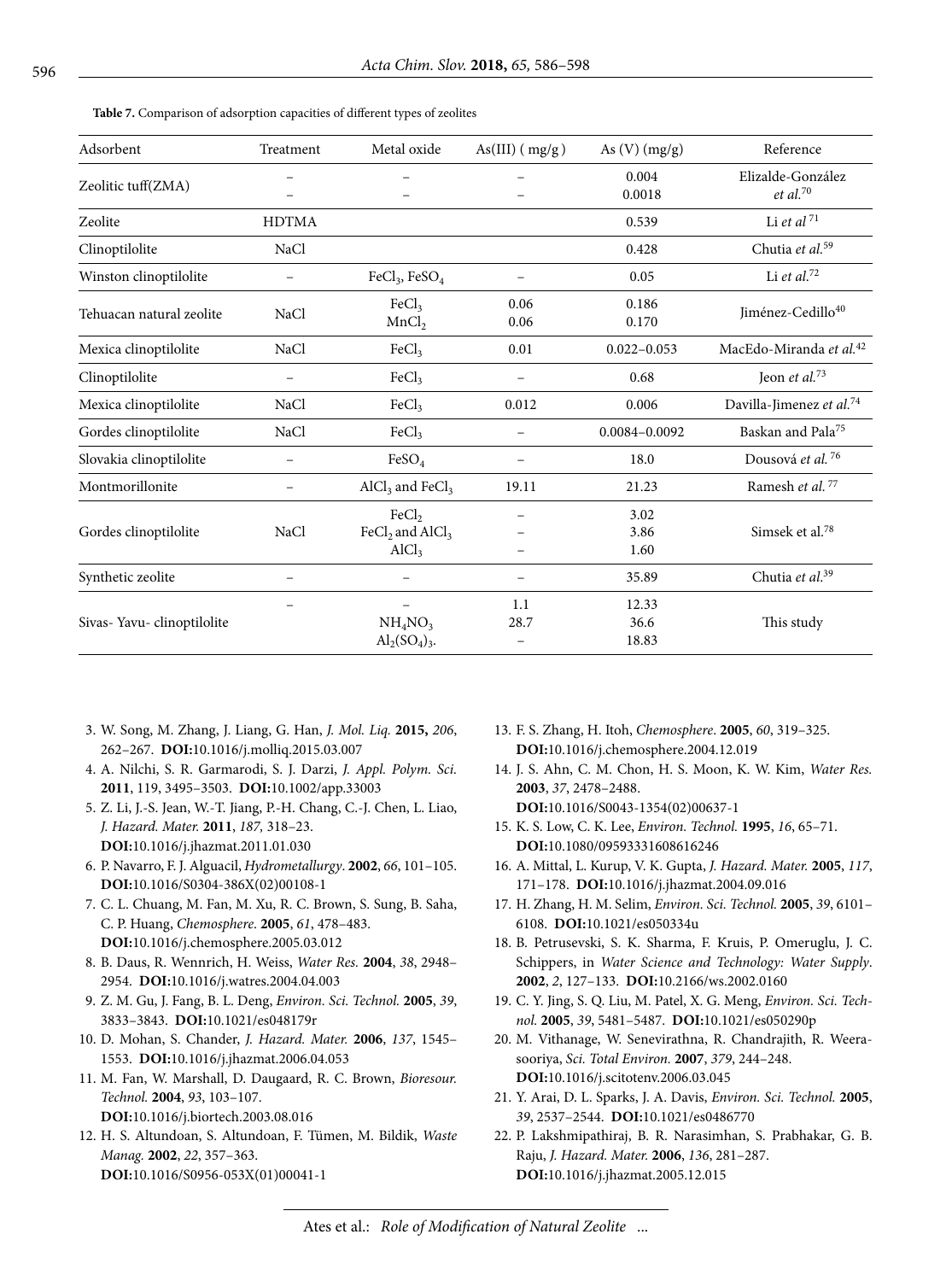- 23. G. P. Gillman, *Sci. Total Environ.* **2006**, *366*, 926–931. **DOI:**[10.1016/j.scitotenv.2006.01.036](https://doi.org/10.1016/j.scitotenv.2006.01.036)
- 24. K. B. Payne, T. M. Abel-Fattah, *J. Environ. Sci. Heal. Part a-Toxic/Hazardous Subst. Environ. Eng.* **2005**, *40*, 723–749.
- 25. M. Badruzzaman, P. Westerhoff, D. R. U. Knappe, *Water Res.* **2004**, *38*, 4002–4012. **DOI:**[10.1016/j.watres.2004.07.007](https://doi.org/10.1016/j.watres.2004.07.007)
- 26. S. Bang, M. Patel, L. Lippincott, X. Meng, *Chemosphere*. **2005**, *60*, 389–397. **DOI:**[10.1016/j.chemosphere.2004.12.008](https://doi.org/10.1016/j.chemosphere.2004.12.008)
- 27. T. F. Lin, J. K. Wu, *Water Res.* **2001**, *35*, 2049–2057. **DOI:**[10.1016/S0043-1354\(00\)00467-X](https://doi.org/10.1016/S0043-1354(00)00467-X)
- 28. T. Nakajima, Y. H. Xu, Y. Mori, M. Kishita, H. Takanashi, S. Maeda, A. Ohki, *J. Hazard. Mater.* **2005**, *120*, 75–80. **DOI:**[10.1016/j.jhazmat.2004.11.030](https://doi.org/10.1016/j.jhazmat.2004.11.030)
- 29. M. Pena, X. G. Meng, G. P. Korfiatis, C. Y. Jing, *Environ. Sci. Technol.* **2006**, *40*, 1257–1262. **DOI:**[10.1021/es052040e](https://doi.org/10.1021/es052040e)
- 30. A. C. Q. Ladeira, V. S. T. Ciminelli, *Water Res.* **2004**, *38*, 2087–2094. **DOI:**[10.1016/j.watres.2004.02.002](https://doi.org/10.1016/j.watres.2004.02.002)
- 31. C. M. Su, R. W. Puls, *Environ. Sci. Technol.* **2003**, *37*, 2582– 2587. **DOI:**[10.1021/es026351q](https://doi.org/10.1021/es026351q)
- 32. Y. Kiso, Y. J. Jung, T. Yamada, M. Nagai, K. S. Min, *Leading-Edge Technol. 2005 – Water Treat.* **2005**, *5*, 75–81.
- 33. W. Lenoble, C. Laclautre, W. Deluchat, B. Serpaud, J. C. Bollinger, *J. Hazard. Mater.* **2005**, *123*, 262–268. **DOI:**[10.1016/j.jhazmat.2005.04.005](https://doi.org/10.1016/j.jhazmat.2005.04.005)
- 34. D. F. Martin, L. O'Donnell, B. B. Martin, R. Alldredge, *J. Environ. Sci. Heal. Part a-Toxic/Hazardous Subst. Environ. Eng.* **2007**, *42*, 97–102.
- 35. C. C. Chen, Y. C. Chung, *J. Environ. Sci. Heal. Part a-Toxic/ Hazardous Subst. Environ. Eng.* **2006**, *41*, 645–658.
- 36. D. Pokhrel, T. Viraraghavan, *Water Res.* **2006**, *40*, 549–552. **DOI:**[10.1016/j.watres.2005.11.040](https://doi.org/10.1016/j.watres.2005.11.040)
- 37. M. N. Haque, G. M. Morrison, G. Perrusquia, M. Gutierrez, A. R. Aguilera, I. Cano-Aguilera, J. L. Gardea-Torresdey, *J. Hazard. Mater.* **2007**, *145*, 30–35. **DOI:**[10.1016/j.jhazmat.2006.10.080](https://doi.org/10.1016/j.jhazmat.2006.10.080)
- 38. M. Srivastava, L. Q. Ma, J. A. G. Santos, *Sci. Total Environ.* **2006**, *364*, 24–31. **DOI:**[10.1016/j.scitotenv.2005.11.002](https://doi.org/10.1016/j.scitotenv.2005.11.002)
- 39. P. Chutia, S. Kato, T. Kojima, S. Satokawa, *J. Hazard. Mater.* **2009**, *162*, 440–447. **DOI:**[10.1016/j.jhazmat.2008.05.061](https://doi.org/10.1016/j.jhazmat.2008.05.061)
- 40. M. J. Jiménez-Cedillo, M. T. Olguín, C. Fall, A. Colín, *Appl. Clay Sci.* **2011**, *54*, 206–216. **DOI:**[10.1016/j.clay.2011.09.004](https://doi.org/10.1016/j.clay.2011.09.004)
- 41. M. P. Elizalde-González, J. Mattusch, W.-D. Einicke, R. Wennrich, *Chem. Eng. J.* **2001**, *81*, 187–195. **DOI:**[10.1016/S1385-8947\(00\)00201-1](https://doi.org/10.1016/S1385-8947(00)00201-1)
- 42. M. G. MacEdo-Miranda, M. T. Olgun, *J. Incl. Phenom. Macrocycl. Chem.* **2007**, *59*, 131–142. **DOI:**[10.1007/s10847-007-9306-3](https://doi.org/10.1007/s10847-007-9306-3)
- 43. K. Margeta, Š. C. Stefanović, V. Kaučič, N. Z. Logar, *Appl. Clay Sci.* **2015**, *116–117*, 111–119. **DOI:**[10.1016/j.clay.2015.08.021](https://doi.org/10.1016/j.clay.2015.08.021)
- 44. X. Jiang Hu, J. Song Wang, Y. Guo Liu, X. Li, G. Ming Zeng, Z. Lei Bao, X. Xia Zeng, A. Wei Chen, F. Long, *J. Hazard. Mater.* **2011**, *185*, 306–314.
- 45. M. Kamali, S. Vaezifar, H. Kolahduzan, A. Malekpour, M. R. Abdi, *Powder Technol.* **2009**, *189*, 52–56. **DOI:**[10.1016/j.powtec.2008.05.015](https://doi.org/10.1016/j.powtec.2008.05.015)
- 46. A. Ates, *Powder Technol.* **2014**, *264*, 86–95. **DOI:**[10.1016/j.powtec.2014.05.023](https://doi.org/10.1016/j.powtec.2014.05.023)
- 47. Y. S. Ho, G. McKay, *Water Res.* **2000**, *34*, 735–742. **DOI:**[10.1016/S0043-1354\(99\)00232-8](https://doi.org/10.1016/S0043-1354(99)00232-8)
- 48. Y. C. Wong, Y. S. Szeto, W. H. Cheung, G. McKay, *Process Biochem.* **2004**, *39*, 693–702. **DOI:**[10.1016/S0032-9592\(03\)00152-3](https://doi.org/10.1016/S0032-9592(03)00152-3)
- 49. H. Javadian, M. Ahmadi, M. Ghiasvand, S. Kahrizi, R. Katal, *J. Taiwan Inst. Chem. Eng.* **2013**, *44,* 977–989.
- 50. A. Günay, E. Arslankaya, I. Tosun, *J. Hazard. Mater.* **2007**, *146*, 362–371. **DOI:**[10.1016/j.jhazmat.2006.12.034](https://doi.org/10.1016/j.jhazmat.2006.12.034)
- 51. H. Javadian, M. Taghavi, *Appl. Surf. Sci.* **2014**, *289*, 487–494. **DOI:**[10.1016/j.apsusc.2013.11.020](https://doi.org/10.1016/j.apsusc.2013.11.020)
- 52. A. Ates, C. Hardacre, *J. Colloid Interface Sci.* **2012,** *372*, 130– 140. **DOI:**[10.1016/j.jcis.2012.01.017](https://doi.org/10.1016/j.jcis.2012.01.017)
- 53. A. Ates, *Powder Technol.* **2014**, *264*, 86–95. **DOI:**[10.1016/j.powtec.2014.05.023](https://doi.org/10.1016/j.powtec.2014.05.023)
- 54. S. J. Kang, K. Egashira, A. Yoshida, *Appl. Clay Sci.* **1998**, *13*, 117–135. **DOI:**[10.1016/S0169-1317\(98\)00019-2](https://doi.org/10.1016/S0169-1317(98)00019-2)
- 55. S. R. Taffarel, J. Rubio, *Miner. Eng.*, 2010, **23**, 1131–1138. **DOI:**[10.1016/j.mineng.2010.07.007](https://doi.org/10.1016/j.mineng.2010.07.007)
- 56. M. Kamali, S. Vaezifar, H. Kolahduzan, A. Malekpour, M. R. Abdi, *Powder Technol.* **2009**, *189*, 52–56. **DOI:**[10.1016/j.powtec.2008.05.015](https://doi.org/10.1016/j.powtec.2008.05.015)
- 57. K. Zhang, V. Dwivedi, C. Chi, J. Wu, *J. Hazard. Mater.* **2010**, *182*, 162–168. **DOI:**[10.1016/j.jhazmat.2010.06.010](https://doi.org/10.1016/j.jhazmat.2010.06.010)
- 58. A. Teutli-Sequeira, M. Solache-Ríos, V. Martínez-Miranda, I. Linares-Hernández, *J. Colloid Interface Sci.* **2014**, *418*, 254– 260. **DOI:**[10.1016/j.jcis.2013.12.020](https://doi.org/10.1016/j.jcis.2013.12.020)
- 59. P. Chutia, S. Kato, T. Kojima, S. Satokawa, *J. Hazard. Mater.* **2009**, *162*, 204–211. **DOI:**[10.1016/j.jhazmat.2008.05.024](https://doi.org/10.1016/j.jhazmat.2008.05.024)
- 60. E. A. Deliyanni, D. N. Bakoyannakis, A. I. Zouboulis, K. A. Matis, *Chemosphere*. **2003**, *50*, 155–163. **DOI:**[10.1016/S0045-6535\(02\)00351-X](https://doi.org/10.1016/S0045-6535(02)00351-X)
- 61. D. Fu, Z. He, S. Su, B. Xu, Y. Liu ,Y. Zhao, *J. Colloid Interface Sci.* **2017**, *505*, 105–114. **DOI:**[10.1016/j.jcis.2017.05.091](https://doi.org/10.1016/j.jcis.2017.05.091)
- 62. G. A. Waychunas, J. A. Davis, C. C. Fuller, *Geochim. Cosmochim. Acta*. **1995**, *59*, 3655–3661. **DOI:**[10.1016/0016-7037\(95\)00276-6](https://doi.org/10.1016/0016-7037(95)00276-6)
- 63. G. Zhang, J. Qu, H. Liu, R. Liu, R. Wu, *Water Res.* **2007**, *41*, 1921–1928. **DOI:**[10.1016/j.watres.2007.02.009](https://doi.org/10.1016/j.watres.2007.02.009)
- 64. P. K. Dutta, A. K. Ray, V. K. Sharma, F. J. Millero, *J. Colloid Interface Sci.* **2004**, *278*, 270–275. **DOI:**[10.1016/j.jcis.2004.06.015](https://doi.org/10.1016/j.jcis.2004.06.015)
- 65. N. D. Hutson, R. T. Yang, *Adsorption*. **1997**, *3*, 189–195. **DOI:**[10.1007/BF01650130](https://doi.org/10.1007/BF01650130)
- 66. K. Y. Foo, B. H. Hameed, *Chem. Eng. J.* **2010**, *156*, 2–10. **DOI:**[10.1016/j.cej.2009.09.013](https://doi.org/10.1016/j.cej.2009.09.013)
- 67. B. Dousová, T. Grygar, A. Martaus, L. Fuitová, D. Kolousek, V. Machovic, *J. Colloid Interface Sci.* **2006**, *302*, 424–431. **DOI:**[10.1016/j.jcis.2006.06.054](https://doi.org/10.1016/j.jcis.2006.06.054)
- 68. E. B. Simsek, E. Özdemir, U. Beker, *Chem. Eng. J.* **2013**, *220*, 402–411. **DOI:**[10.1016/j.cej.2013.01.070](https://doi.org/10.1016/j.cej.2013.01.070)
- 69. A. Ramesh, H. Hasegawa, T. Maki, K. Ueda, *Sep. Purif. Technol.* **2007**, *56*, 90–100.
- 70. M. P. Elizalde-Gonz??lez, J. Mattusch, W. D. Einicke, R. Wen-